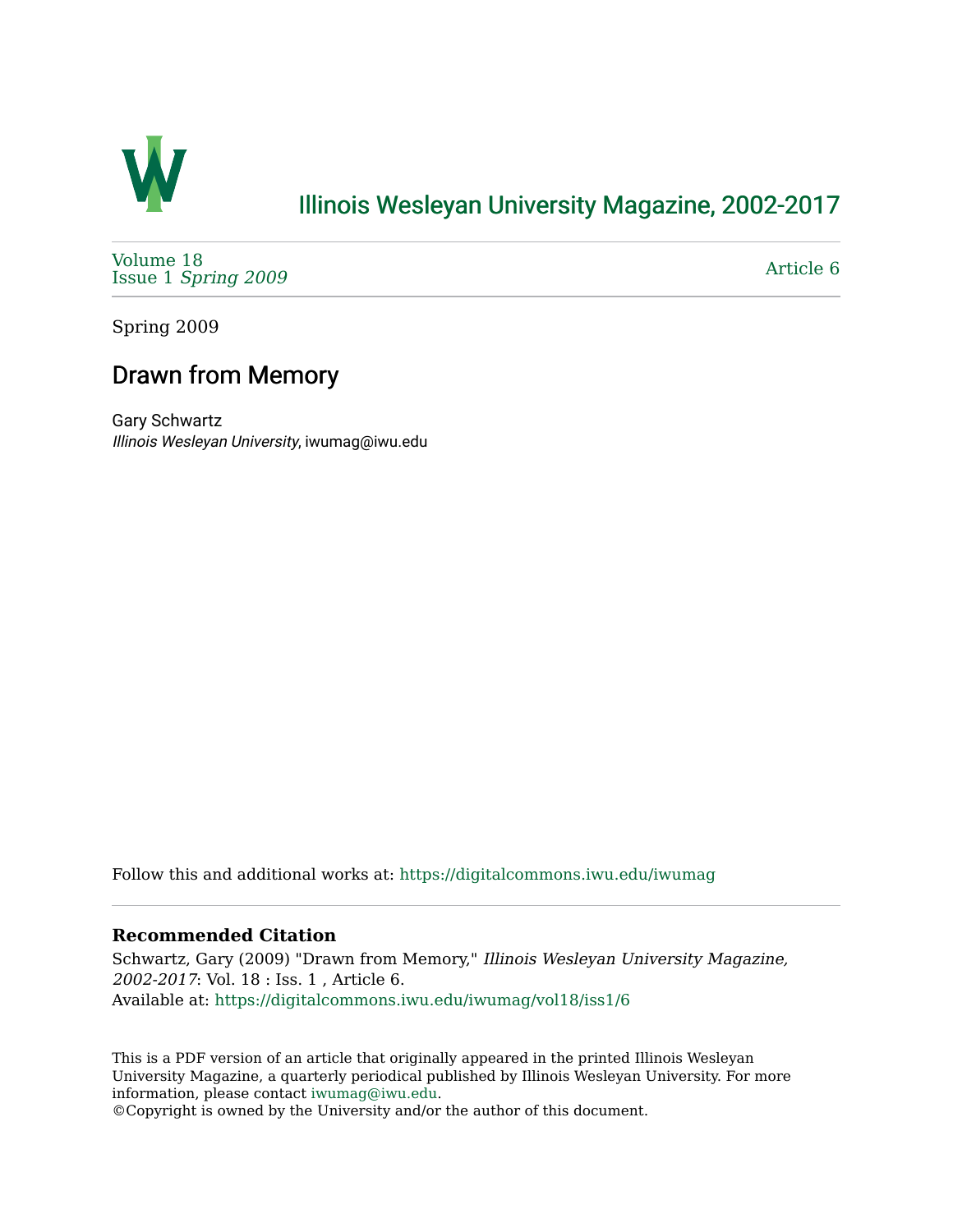

**From late-night games of hide-and-seek to breakfast bagels, alumni give their fondest college moments.** 

#### **Illustrations by Gary Schwartz**

*We invited alumni to send us descriptions of their favorite Illinois Wesleyan moments — here are some of the responses we received.*



## Existentialism in the afternoon

**Larry K. Uffelman '60:** In the spring of 1959, I was enrolled in an existentialism seminar that focused on the works of Martin Buber and Søren Kierkegaard. The professor was Paul Hessert, who is since deceased. The others in the class were Michael Pullin '59 and David Strang '60. The late afternoon sun was shining, Paul Hessert's office (where we met) in Shaw Hall was warm and Dave was reading aloud a couple of poetic Kierkegaardian paragraphs in a more-than-usually expressive manner.

Suddenly we looked at Paul and discovered he had fallen asleep. We didn't know what to do; awakening him would have embarrassed him, but not awakening him had implications as well. Finally, without really

making a conscious decision, we arose from our chairs as quietly as we could manage, left the room, and began walking and then running down the hallway to get outside as quickly as possible. But before we had reached the door at the opposite end of the building, we began to laugh — loudly and boisterously. I don't recall what happened next, only that Paul Hessert remained our friend and, in fact, participated in my wedding to Donna (Benson) in June 1960.

#### A house of mirth

**Theresa (Lawson) Goble '80:** One of my favorite Wesleyan memories is dinnertime at the Sigma Alpha Iota House. The house was built very early in the 20th century and the dining room had a window seat, fireplace and beautiful built-in buffet. Attached to the dining room was a butler's pantry with a dumbwaiter which connected to the kitchen below.

Our cook, Doris, had a heart of gold and was such a caring woman. I only remember her once getting angry with us for eating several dozen pieces of frozen cookie dough over the course of a month. When she went to make cookies ... no dough!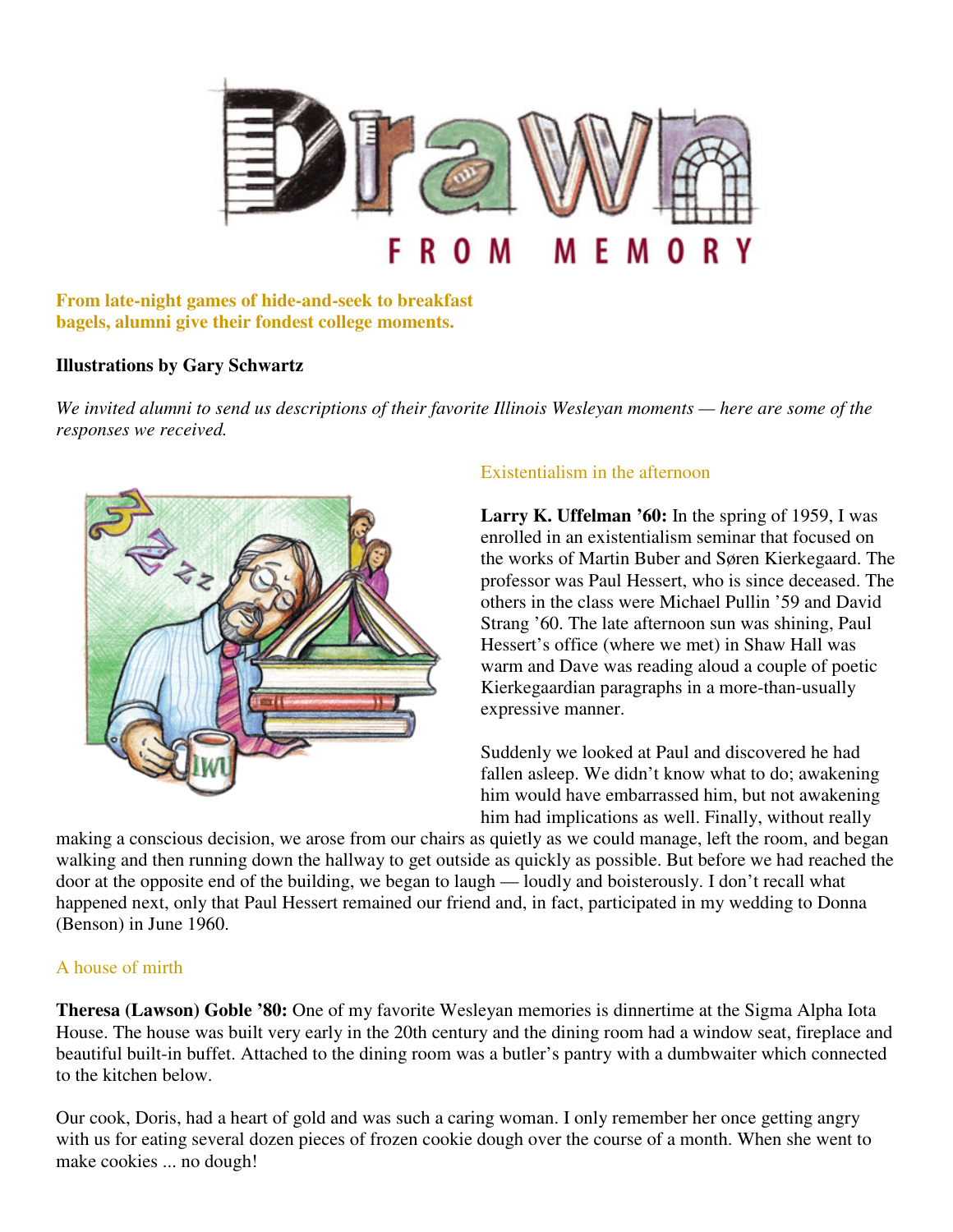Our housemother, Mom Hedrick, sat at the large, round table in the center of the room. There were a couple of short tables for overflow. No one sat until Mom did and that was only after we sang the SAI Grace. If we were late to supper, we stopped at the entrance of the dining room door and asked Mom for permission to please enter.

We employed three houseboys during the week for suppertimes. One boy would be downstairs in the kitchen, sending food up via the dumbwaiter. The two other boys would be in the butler's pantry, refilling our large dishes as needed. Whenever one of us would request more mashed potatoes or some other such item from the kitchen, Mom would ring the small crystal bell at her place and one of the boys would come out to do our bidding.

We had three very funny houseboys during my senior year. Jon Schroeter '80 (Acacia) worked in the downstairs kitchen. Tom Cross '80 (Theta Chi) and Pete Rottman '80 (Theta Chi) were our pantry boys. Tom and Pete found some very old, yet clean, houseboy uniforms one day. They surprised us by coming out wearing the uniforms, which made us all laugh. They were good sports, too, for our annual house Christmas party. They somehow found elf costumes, entered through the fire escape in the third-floor dormer, came down the front stairs and helped "Santa" (Jon Goble '80, Theta Chi) deliver presents from all our parents! They made our dinners at the house a lot of fun and made us laugh every night.

#### Good vibes and an order to go

**Angie (Bazzell) McHale '00:** As a student teacher in the fall of my senior year, I had to relearn how to wake up "early." Inevitably, I never seemed to have time to make it to Saga for breakfast, so the bacon-and-egg breakfast bagels at the Dugout became part of my morning routine, along with a cheery "Have a wonderful day, honey" from the worker who always made sure a fresh bagel awaited me at 7 a.m. Then, I continued to the bowels of the student center to pick up my packed lunch, made especially to order, with no tomatoes and extra mayo, by another person who wished me "Happy day, kiddo."

While there are perhaps funnier or more dramatic memories I could share, this one sticks with me, because it was in these



moments, four years into my college career, that I realized Wesleyan was truly a home. I had chosen to attend IWU because I wanted a small community where I could feel like I belonged; never did I belong so much as in those moments when people who did not even know me took care of me, simply because we all belonged to Wesleyan.

I loved laughing into the late night in my Pffeifer triple, singing in the Chapel choir, tramping over to the English house, and even typing for hours in a little cubicle at the Buck Computer Lab, but whenever I come back to campus for a visit, I always have to stop in the Dugout and remember what it feels like to call Wesleyan "home" ... and, of course, order a bacon-and-egg breakfast bagel.

#### Presidential scholars

**Allison (Howes) Hitchings '02:** As a freshman English major, we were required to take a course called Practical Criticism. The professor, Robert Bray, asked us to decipher several handwritten letters and accounts from Abraham Lincoln-era materials. We were divided into groups and each given two or three manuscripts to work on.